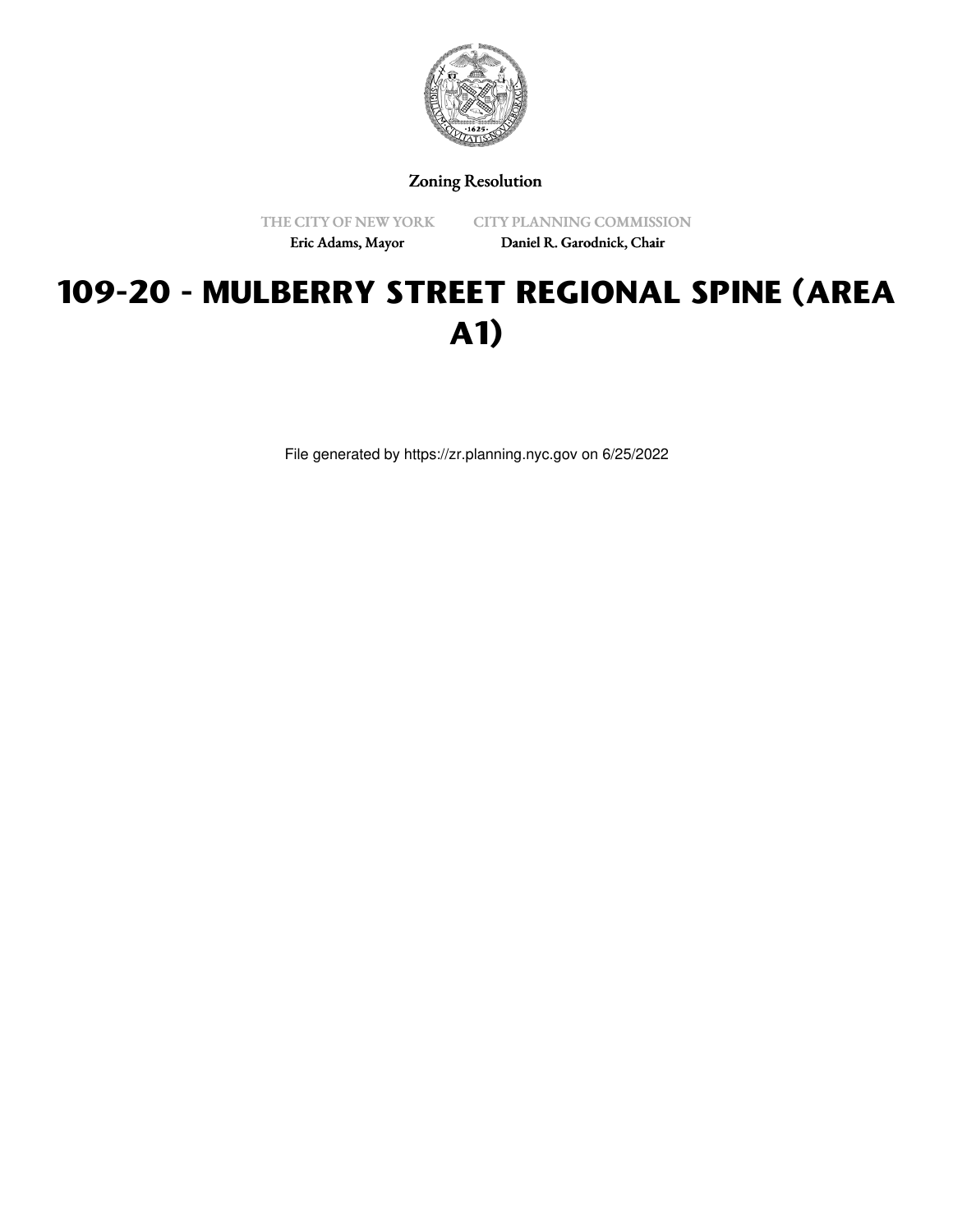#### **109-20 - MULBERRY STREET REGIONAL SPINE (AREA A1)**

LAST AMENDED 2/3/1977

The provisions set forth in Sections 109-10 through 109-16 (Preservation Area--Area A) are applicable within Area A1 (Mulberry Street Regional Spine) as shown on the District Plan (Appendix A), except as modified herein.

#### **109-21 - Use Regulations**

LAST AMENDED 2/2/2011

The provisions of Section 109-11 (Special Use Regulations) shall apply, except that in order to retain the existing retail character of the area, the ground floor of any #building# shall be limited to #uses# listed in Section 109-211 (Use Group LI). Any #street# frontage occupied by entrances to other #uses# such as #residential# lobbies shall be no wider than 25 feet. A change of #use# on the ground floor of a #building# shall be subject to the provisions of this Section.

### **109-211 - Use Group LI**

LAST AMENDED 2/2/2011

Use Group LI comprises a group of specially selected #uses# to strengthen the existing #commercial# character of the area.

A. Convenience Retail Establishments

Bakeries

Barber shops

Beauty parlors

Drug stores

Dry cleaning or clothes pressing establishments, limited to 2,500 square feet of #floor area# per establishment on the ground floor

Eating or drinking establishments, including those which provide outdoor table service or have music for which there is no cover charge and no specified showtime

Eating or drinking establishments, with entertainment but not dancing, with a capacity of 200 persons or less

Eating or drinking establishments, with musical entertainment but not dancing, with a capacity of 200 persons or less

Food stores, including supermarkets, grocery stores, meat markets, delicatessen stores, limited to 5,000 square feet of #floor area# per establishment on the ground floor

Hardware stores

Package liquor stores

Post offices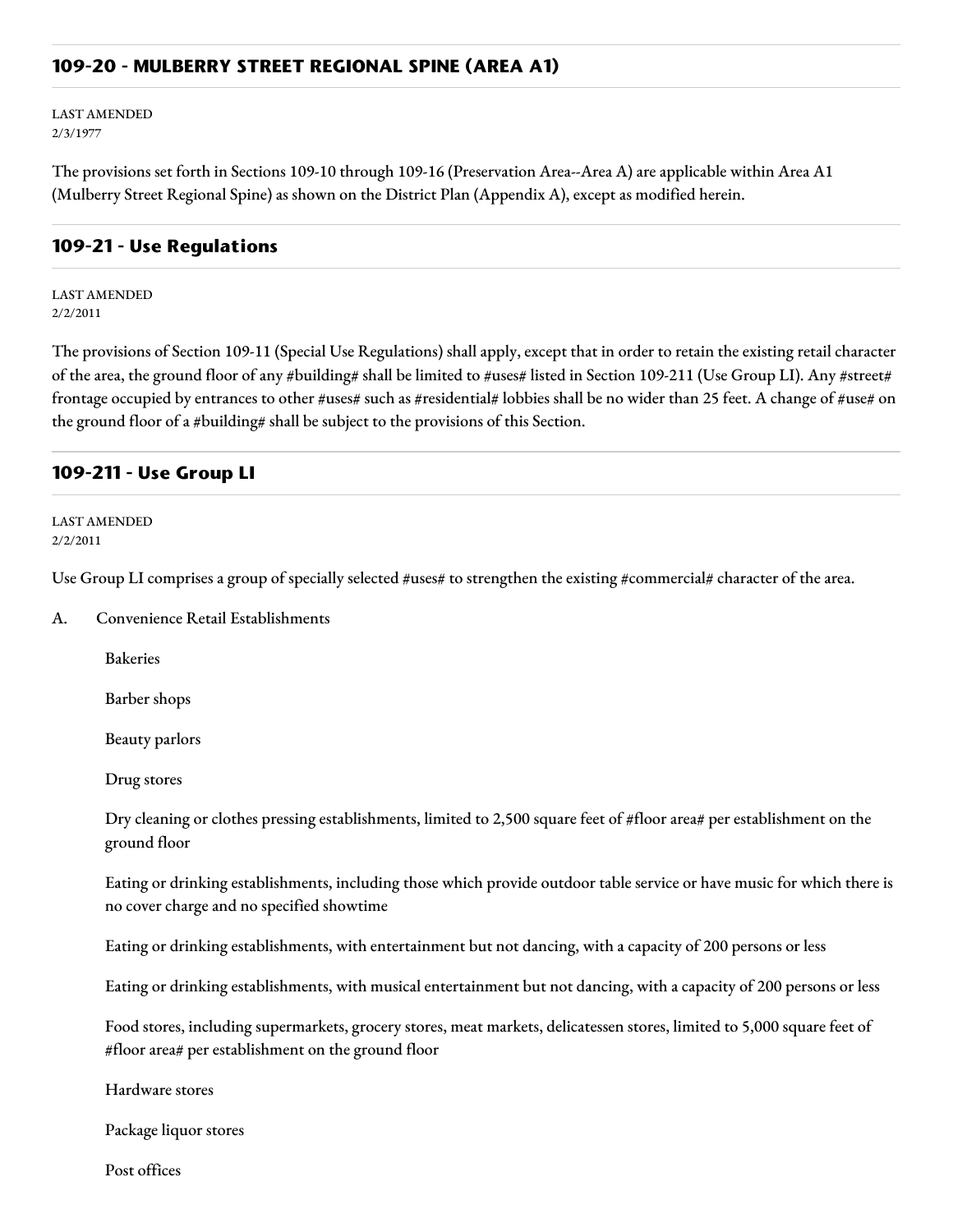Stationery stores

Tailor or dressmaking shops, custom

Variety stores, limited to 5,000 square feet of #floor area# per establishment on the ground floor

B. Retail or Service Establishments

Antique stores

Appliance stores, limited to 5,000 square feet of #floor area# per establishment on the ground floor

Art galleries

Artist supply stores

Bicycle sales and rental establishments

Book stores

Candy or ice cream stores

Carpet or rug stores, limited to 5,000 square feet of #floor area# per establishment on the ground floor

Cigar or tobacco stores

Clothing or clothing accessory stores, limited to 5,000 square feet of #floor area# per establishment

Clothing rental

Clubs, non-commercial, without restrictions on activities or facilities, limited to 2,500 square feet of #floor area# per establishment on the ground floor

Dry goods or fabric stores, limited to 5,000 square feet on the ground floor

Florist shops

Furniture stores, limited to 5,000 square feet of #floor area# per establishment on the ground floor

Furrier shops, custom

Gift shops

Interior decorating establishments, limited to 750 square feet of #floor area# per establishment on the ground floor

Jewelry or art metal craft shops

Leather goods, crafts or luggage stores

Locksmiths shops

\*Meeting halls, limited to 25-foot frontage

Millinery shops

Music stores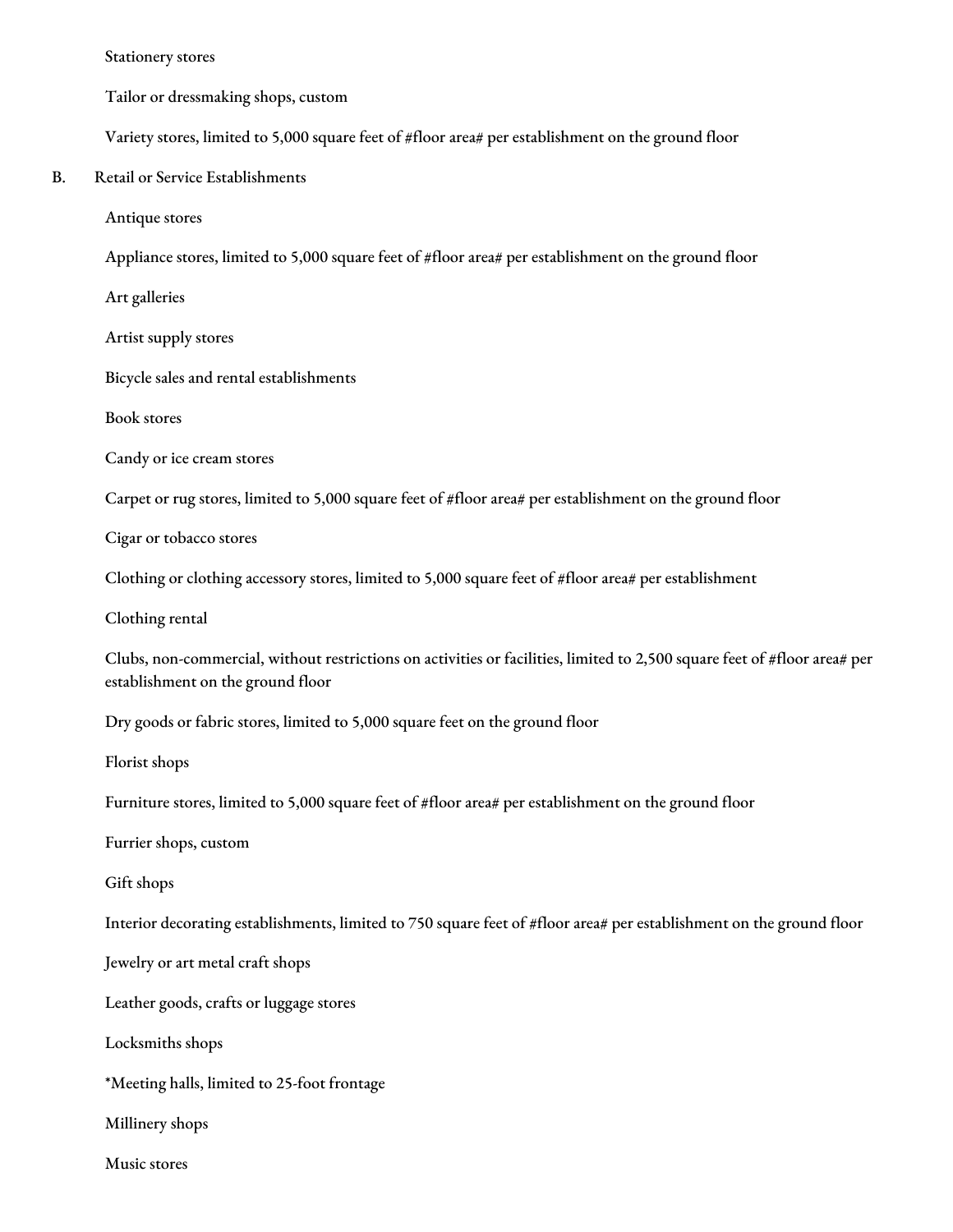| Newsstands, open or enclosed            |  |  |  |
|-----------------------------------------|--|--|--|
| Optician or optometrist                 |  |  |  |
| Paint stores                            |  |  |  |
| Pet shops                               |  |  |  |
| Photographic equipment or supply stores |  |  |  |
| Photographic studios                    |  |  |  |
| Picture framing shops                   |  |  |  |
| <b>Record stores</b>                    |  |  |  |
| Shoe stores                             |  |  |  |
| Stamp or coin stores                    |  |  |  |
| Telegraph offices                       |  |  |  |
| *Theaters, limited to 25-foot frontage  |  |  |  |
| Toy stores                              |  |  |  |
| <b>Travel bureaus</b>                   |  |  |  |
| Watch or clock stores or repair shops   |  |  |  |
|                                         |  |  |  |

A change of #use# in a #building# constructed prior to February 3, 1977, which does not comply with the frontage requirements, is permitted provided the degree of #non-compliance# of the frontage is not increased

# **109-22 - Bulk Regulations**

LAST AMENDED 2/3/1977

-------

## **109-221 - Floor area regulations**

LAST AMENDED 2/2/2011

Within Area A1, the maximum #floor area ratio# on a #zoning lot# shall not exceed the following:

|       | #Floor Area Ratio# |                                    |
|-------|--------------------|------------------------------------|
| #Use# | #Corner Lot#       | #Through Lot# or<br>#Interior Lot# |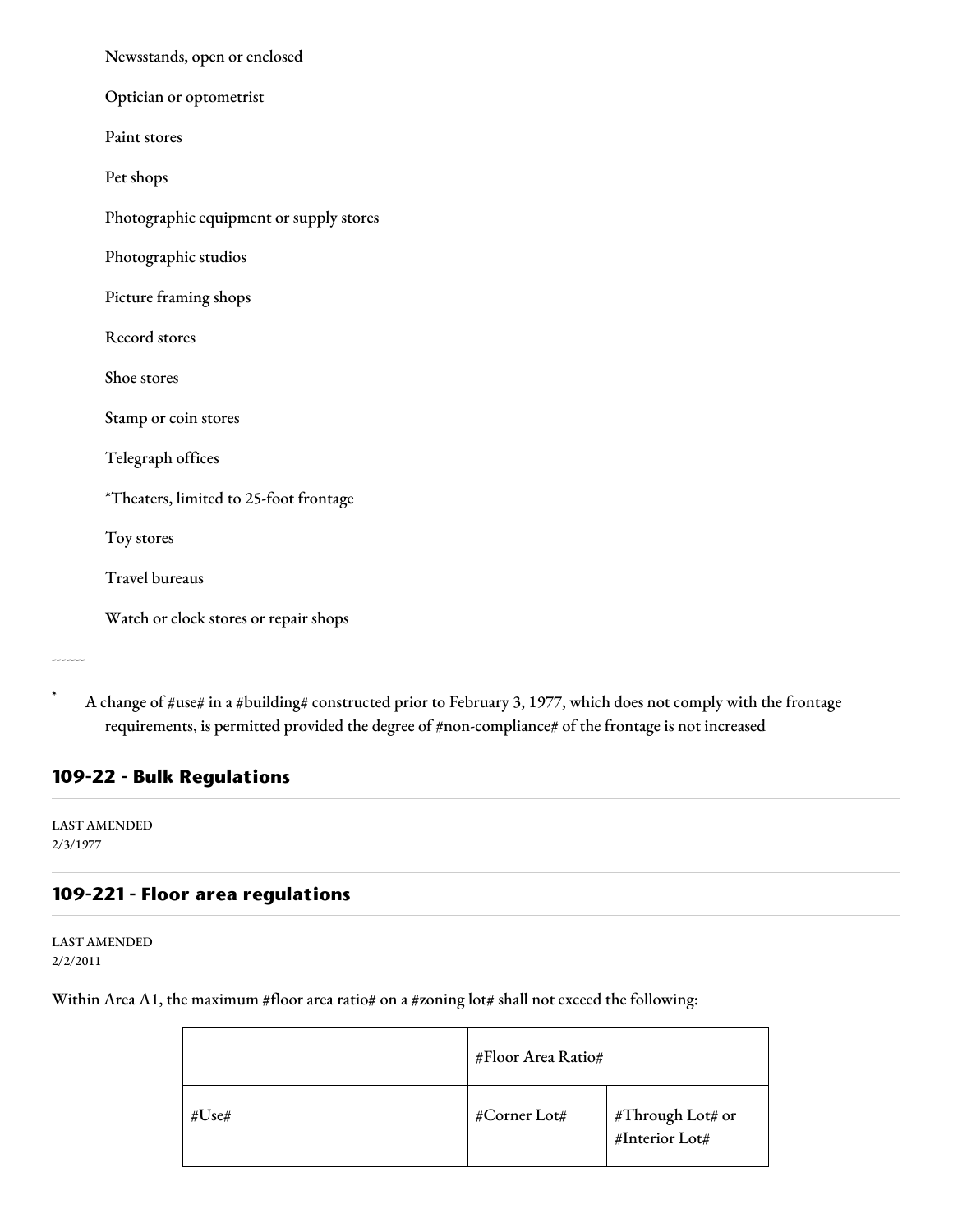| #Commercial#                          | 5.1 | 4.5 |
|---------------------------------------|-----|-----|
| #Community facility# or #residential# | 4.1 | 3.5 |

The maximum #floor area# in a #mixed building# shall be the maximum #floor area# permitted for either the #commercial# portion of such #building#, or the #community facility# portion of such #building# or the #residential# portion of such #building#, as set forth in this Section, whichever permits the greatest amount of #floor area#.

# **109-222 - Lot coverage regulations**

LAST AMENDED 2/3/1977

The requirements set forth in Section 109-122 shall not apply to the ground floor portion of a #building#, provided that such portion contains only #commercial# #uses#, and provided that such portion is no more than 23 feet above #curb level#.

# **109-23 - Storefronts in New Buildings and Alterations of Existing Storefronts**

LAST AMENDED 2/2/2011

Storefronts in #buildings# #developed# after February 3, 1977, in portions of #buildings# located on the ground floor that are #enlarged# after February 3, 1977, and any existing storefronts that are altered, shall comply with the following standards:

- (a) #show windows# shall have a sill height of not more than 2 feet, 6 inches above #curb level# and extend to a maximum height of between eight feet and 10 feet above #curb level#;
- (b) the storefront shall have transparent areas no more than 10 feet in width, measured horizontally, and which transparent areas shall be separated by a mullion of no less than six inches in width; and
- (c) storefront entrance doors shall be set back a minimum of two feet behind the vertical surface of the #show windows#.